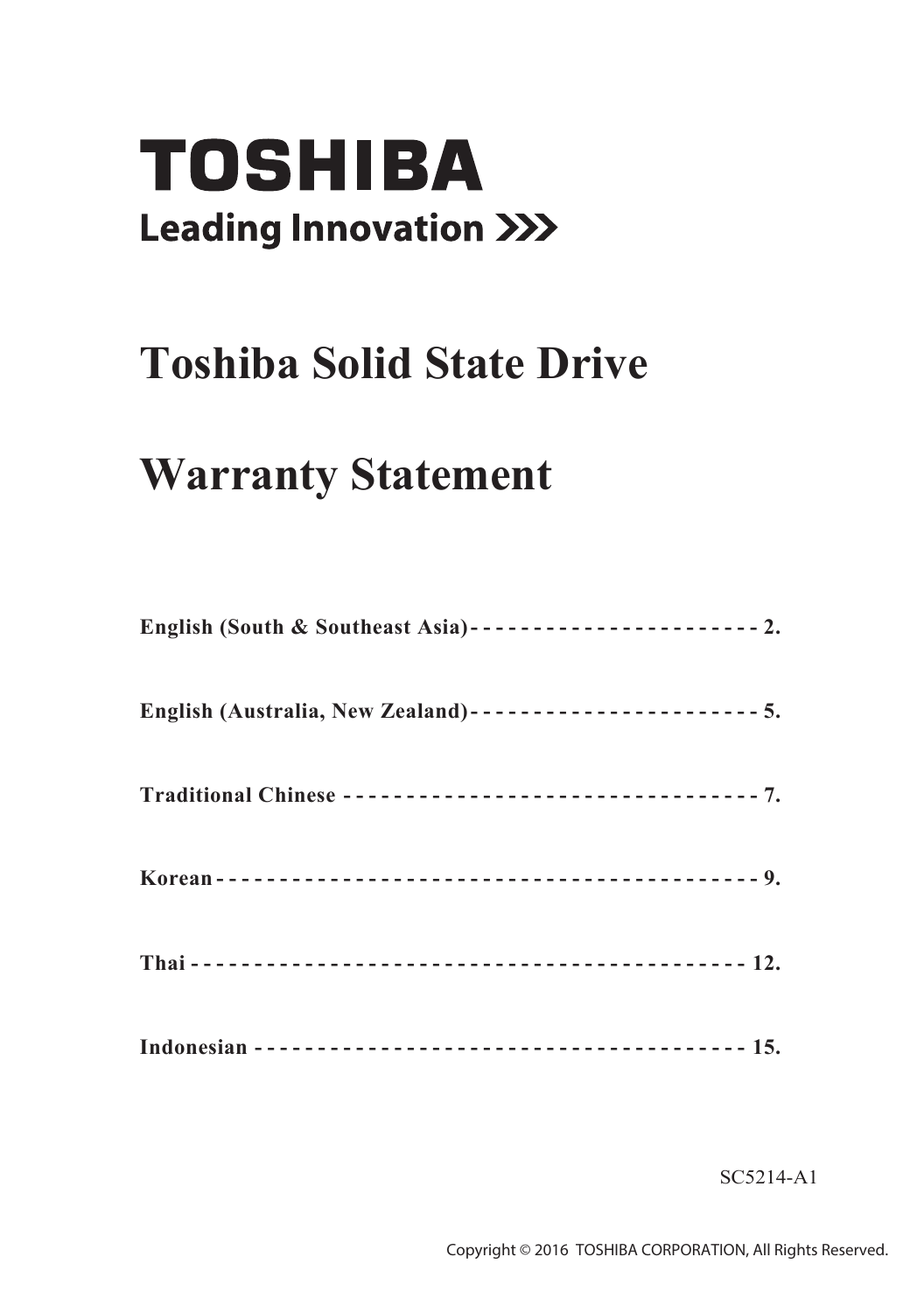#### **LIMITATIONS**

- 1. This warranty does not cover circumstances beyond Toshiba's control, nor problems caused by failure to follow the safety instructions for the Product.
- 2. One Gigabyte (1GB) means  $10^9 = 1,000,000,000$  bytes and One Terabyte (1TB) means  $10^{12} = 1,000,000,000,000$  bytes using powers of 10. A computer operating system, however, reports storage capacity using powers of 2 for the definition of  $1$ GB =  $2^{30}$  = 1,073,741,824 bytes and  $1$ TB =  $2^{40}$  = 1,099,511,627,776 bytes, and therefore shows less storage capacity. Available storage capacity (including examples of various media files) will vary based on file size, formatting, settings, software and operating system and other factors.
- 3. This warranty does not cover the damage by accident, misuse, abuse, neglect, improper installation, improper maintenance, or usage outside the range of temperature (heat/cold) and/or moisture operating conditions as outlined in the products specifications listed in the Owner's manual.
- 4. Toshiba does not warrant that the use or operation of the Product will be error free, nor does it warrant that any data stored on the Product will remain accessible or uncorrupted. To protect against accidental data loss, back up your data frequently on multiple types of storage media.
- 5. THIS WARRANTY DOES NOT APPLY TO FAILURES DUE TO SHIPPING DAMAGE, ACCIDENT, ALTERATION, MODIFICATION, UNAUTHORIZED SERVICE, MISUSE, ABUSE, USE WITH INCOMPATIBLE DEVICES, ACCESSORIES OR ATTACHMENTS, FAILURE TO USE ITEMS SUPPLIED BY TOSHIBA (SUCH AS ADAPTERS), OR TO CLAIMS MADE AFTER THE EXPIRATION OF THIS WARRANTY. TOSHIBA EXPRESSLY DISCLAIMS ANY WARRANTIES, EXPRESS OR IMPLIED, OTHER THAN THOSE SET FORTH HEREIN, INCLUDING BUT NOT LIMITED TO WARRANTIES OF NON-INFRINGEMENT, MERCHANTABILITY, OR FITNESS FOR A PARTICULAR PURPOSE. TOSHIBA SHALL NOT BE LIABLE FOR ANY INCIDENTAL, CONSEQUENTIAL, SPECIAL, OR INDIRECT DAMAGES, WHETHER OR NOT TOSHIBA HAD BEEN ADVISED OF THE POSSIBILITY OF SUCH DAMAGES, INCLUDING LOSS OF DATA, LOSS OF BUSINESS, OR OTHER LOSSES.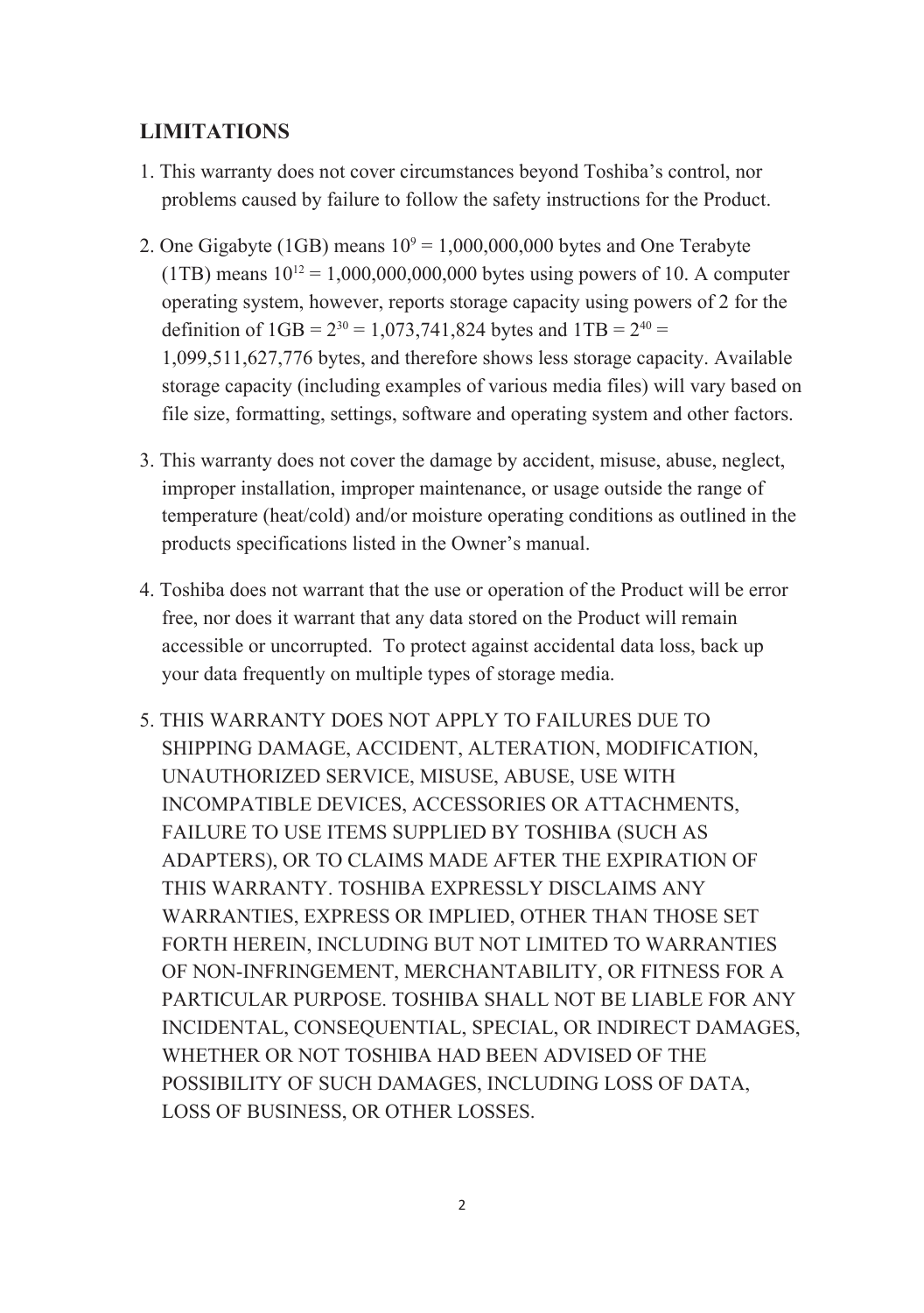6. In the event that the exclusion of any implied warranty is ineffective under the law, the duration of the implied warranty will be three (3) years from the purchase date. Toshiba's only obligation will be the replacement of this Product. Toshiba will not be responsible for any special, consequential, incidental or indirect damages resulting from the sale, purchase, use or malfunction of this Product, regardless of the cause. Such damages for which Toshiba will not be liable include, but are not limited to, loss of or inability to capture images, loss of revenue or profit, downtime costs, loss of the use of equipment, cost of substitute equipment, facilities or services, and claims by your customers for such damages.

#### **YOUR RIGHTS**

Some states or provinces do not allow the exclusion or limitation of incidental or consequential damages, so the above limitations or exclusions may not apply to you. This warranty gives you specific legal rights, and you may have other rights which may vary from state to state or province to province. If the applicable law does not permit such limitations or exclusions, this warranty will deemed modified to the extent permitted, but the rest of the warranty remains in full force and effect.

#### **UNINTENDED USAGE**

The Product is intended for usage in general electronics applications. The Product is neither intended nor warranted for usage in equipment or system that requires extraordinarily high levels of quality and/or system reliability or in equipment the malfunction or failure of which may cause loss of human life, bodily injury, property damage or serious effect to the public. UNLESS OTHERWISE AGREED IN WRITING BY TOSHIBA, TOSHIBA SHALL ASSUME NO RESPONSIBILITIES OR LIABILITIES WHATSOEVER FOR ANY DAMAGES RESULTING FROM OR RELATING TO CUSTOMER'S UNINTENDED USAGE OF THE PRODUCT.

#### **PRIVACY DATA**

The Product, once directly or indirectly returned to Toshiba, may be analyzed for quality purposes by Toshiba or a company that provides components or services for the Product. Data that may still be remaining on the Product will be treated in confidence and will not be shared with any other third party. The returned Product and the data will be destroyed after the analysis.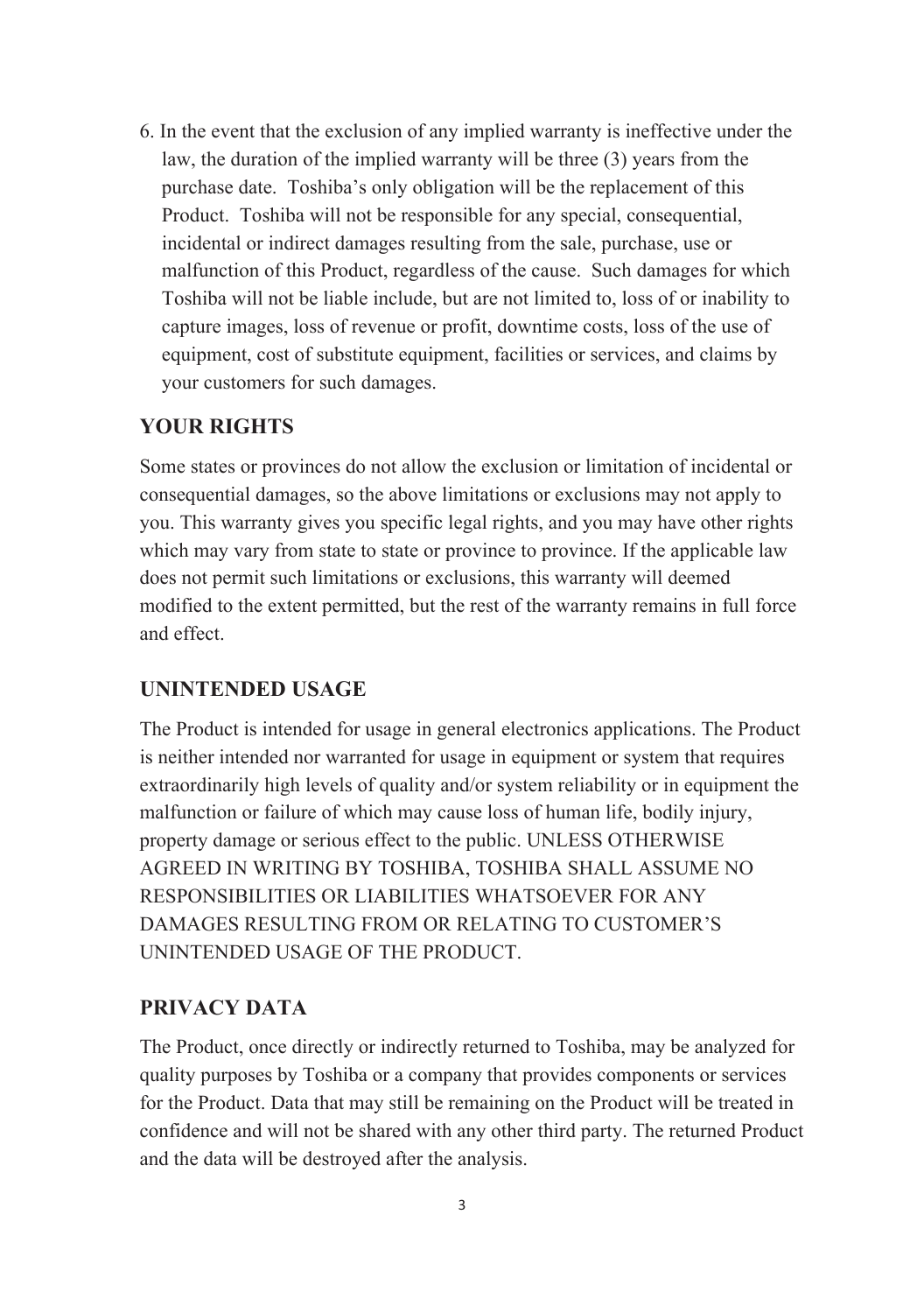#### **EXPORT CONTROL**

Unless written notice to the contrary is provided to the authorized reseller, you represent and warrant that any Product returned under warranty or otherwise does not contain any software or technology that is subject to export controls of the United States or of your country.

#### **GEOGRAPHICAL COVERAGE**

Please view online at URL. (http://www.toshiba-personalstorage.net/en/support/ download/ssd/ot\_gc01/index.htm)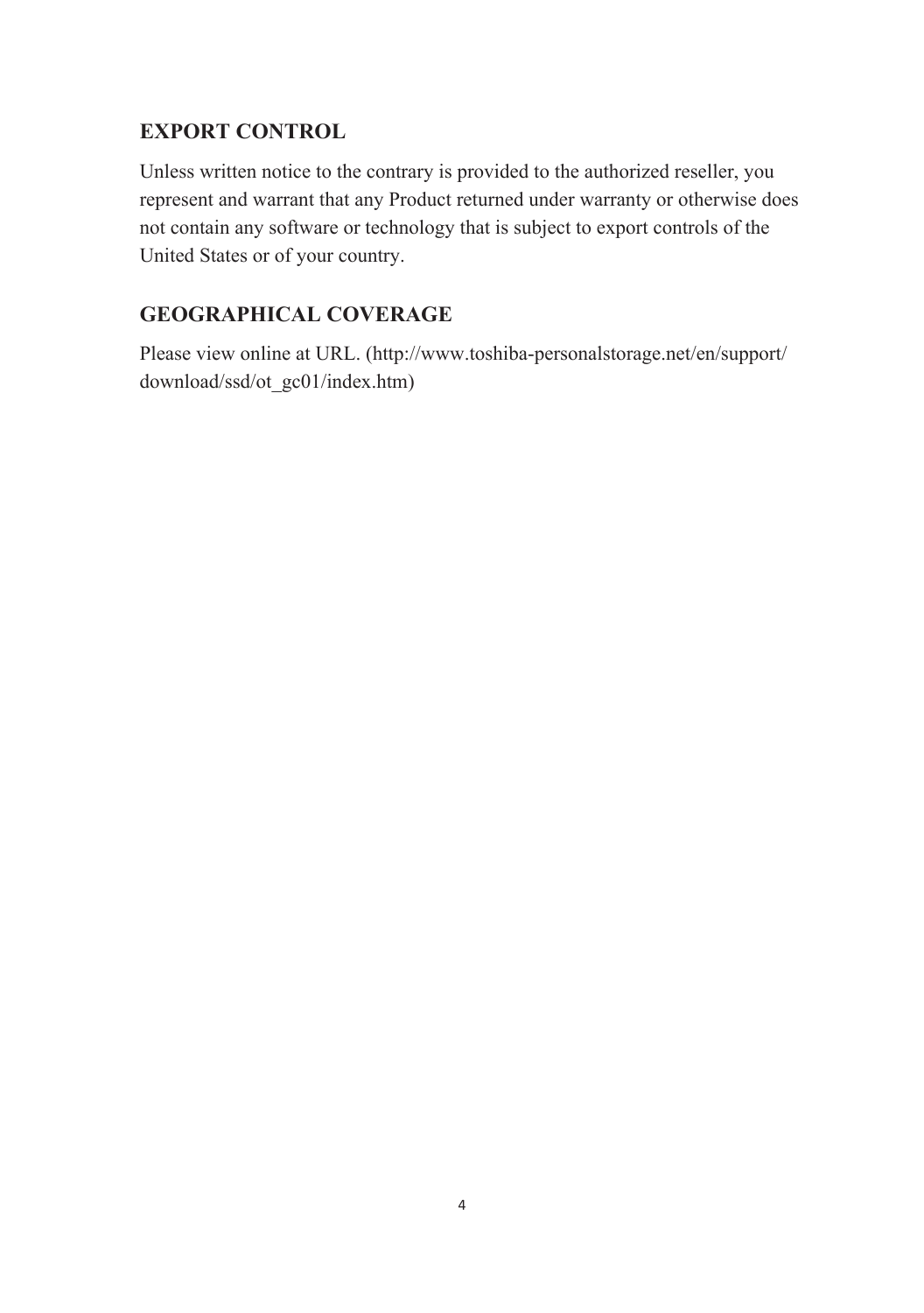#### **LIMITED WARRANTY STATEMENT TOSHIBA ACCESSORY INTERNAL SOLID STATE DRIVES**

Thank you for purchasing a Toshiba product from Toshiba (Australia) Pty Limited.

The Toshiba Accessory Internal Solid State Drive ("Product" or "goods") you have purchased from Toshiba or a Toshiba Authorised Reseller comes with a three (3) or five (5) year warranty depending on type, from date of purchase. See below table

| <b>Accessory Type</b> | Warranty |
|-----------------------|----------|
| Internal SSD          | 3 years  |
| Internal SSD Pro      | 5 vears  |

This expressed limited warranty ("Warranty") extends only to the original purchaser and cannot be transferred to anyone. For more information and complete Product warranty terms and conditions please visit our website at http://www.mytoshiba.com.au/support/warranty/statements or call our Toshiba Support Centre.

#### **CONSUMER GUARANTEES (AUSTRALIA ONLY)**

Consumer Guarantees apply to goods bought on or after 1 January 2011 by a consumer from a Supplier, in the course of a normal trade (not by way of auction where the auctioneer acts as agent of the owner(s)), and where the goods are normally used for personal, domestic or household purposes.

*Our goods come with guarantees that cannot be excluded under the Australian Consumer Law. You are entitled to a replacement or refund for a major failure and for compensation for any other reasonably foreseeable loss or damage. You are also entitled to have the goods repaired or replaced if the goods fail to be of acceptable quality and the failure does not amount to a major failure.*

This Warranty is not intended to and does not limit your rights with respect to the Consumer Guarantees (in Australia) or Consumer Guarantees Act (in New Zealand).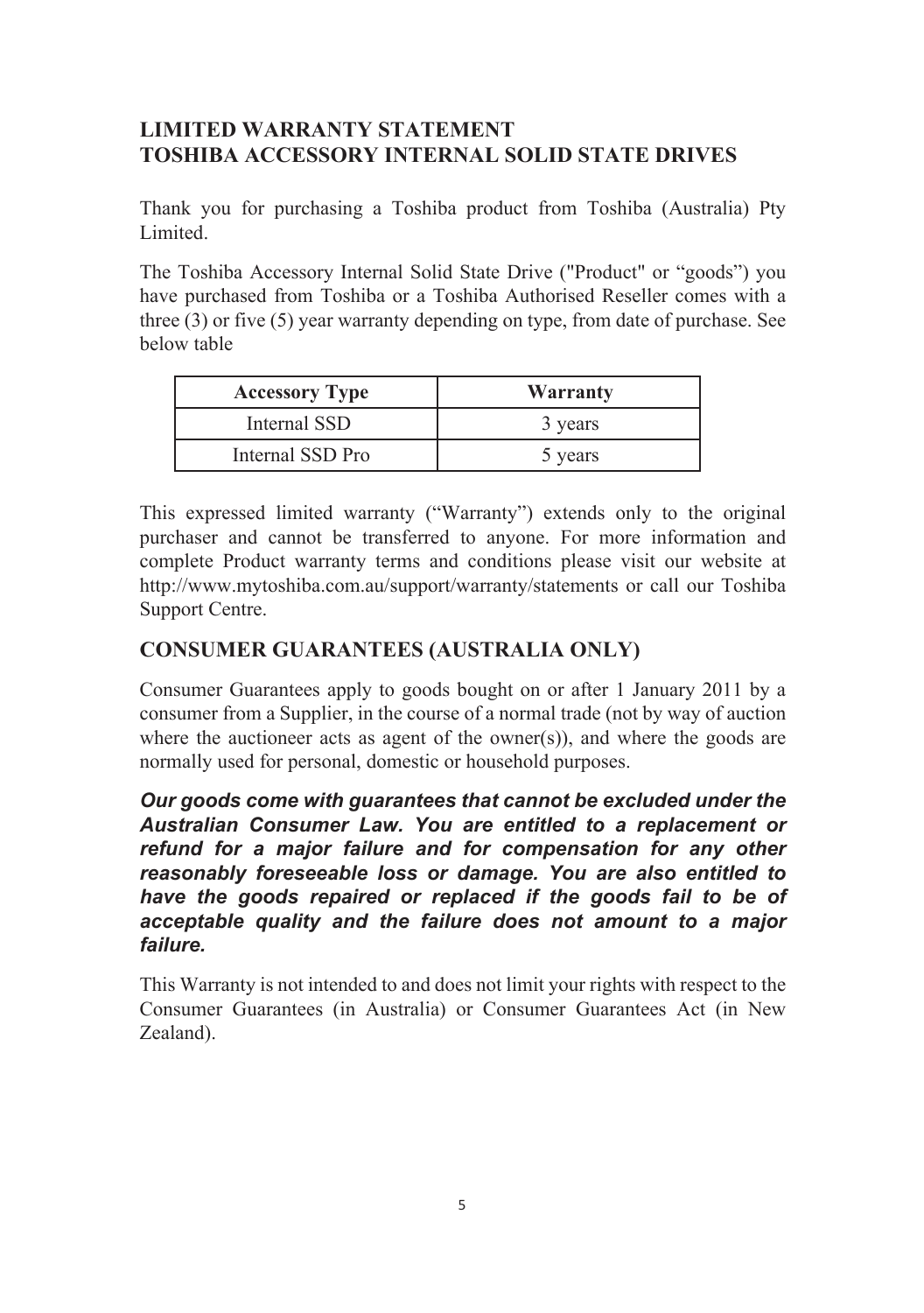#### **HOW TO OBTAIN SERVICE**

During the warranty period, your sales receipt or proof of purchase is required to receive warranty service. If the Product fails during normal and proper use within its Warranty period, return the Product to your place of purchase for replacement or refund. If your place of purchase is no longer trading contact the Toshiba Support Centre.

#### **TOSHIBA SUPPORT CENTRE**

Toshiba provides limited complimentary technical phone support, during normal business hours, 5 days a week, for 90 days following the new purchase of your Product.

Australia : 13 30 70 New Zealand : 0800 445 439

If the warranty service provided does not meet the offer outlined, please detail your concerns to Customer Support, by a letter addressed to the below or email to customerrelations@toshiba-tap.com.

| Toshiba (Australia) Pty Limited |    | Toshiba (Australia) Ptv Limited (HO) |
|---------------------------------|----|--------------------------------------|
| <b>ISD Customer Support</b>     | or | <b>ISD Customer Support</b>          |
| PO BOX 350                      |    | Building C, 12-24 Talavera Rd.       |
| <b>NSW 1670</b>                 |    | North Ryde                           |
| Australia                       |    | NSW 2113, Australia                  |
|                                 |    |                                      |

#### **PRIVACY STATEMENT**

Information supplied by you is used by Toshiba to process your request and to perform a warranty action. No information will be disclosed without your permission. Refer to Toshiba's website http://www.toshiba.com.au/privacy.html for more information. You have a right of access to information which Toshiba may hold about you. You may request the correction of that information.

#### **CAPACITY CALCULATION**

One Gigabyte (1GB) means  $10^9 = 1,000,000,000$  bytes and One Terabyte (1TB) means  $10^{12} = 1,000,000,000,000$  bytes using powers of 10. A computer operating system, however, reports storage capacity using powers of 2 for the definition of  $1GB = 2^{30} = 1.073,741,824$  bytes, and  $1TB = 2^{40} = 1.099,511,627,776$  bytes, and therefore shows less storage capacity. Available storage capacity (including examples of various media files) will vary based on file size, formatting, settings, software and operating system and other factors.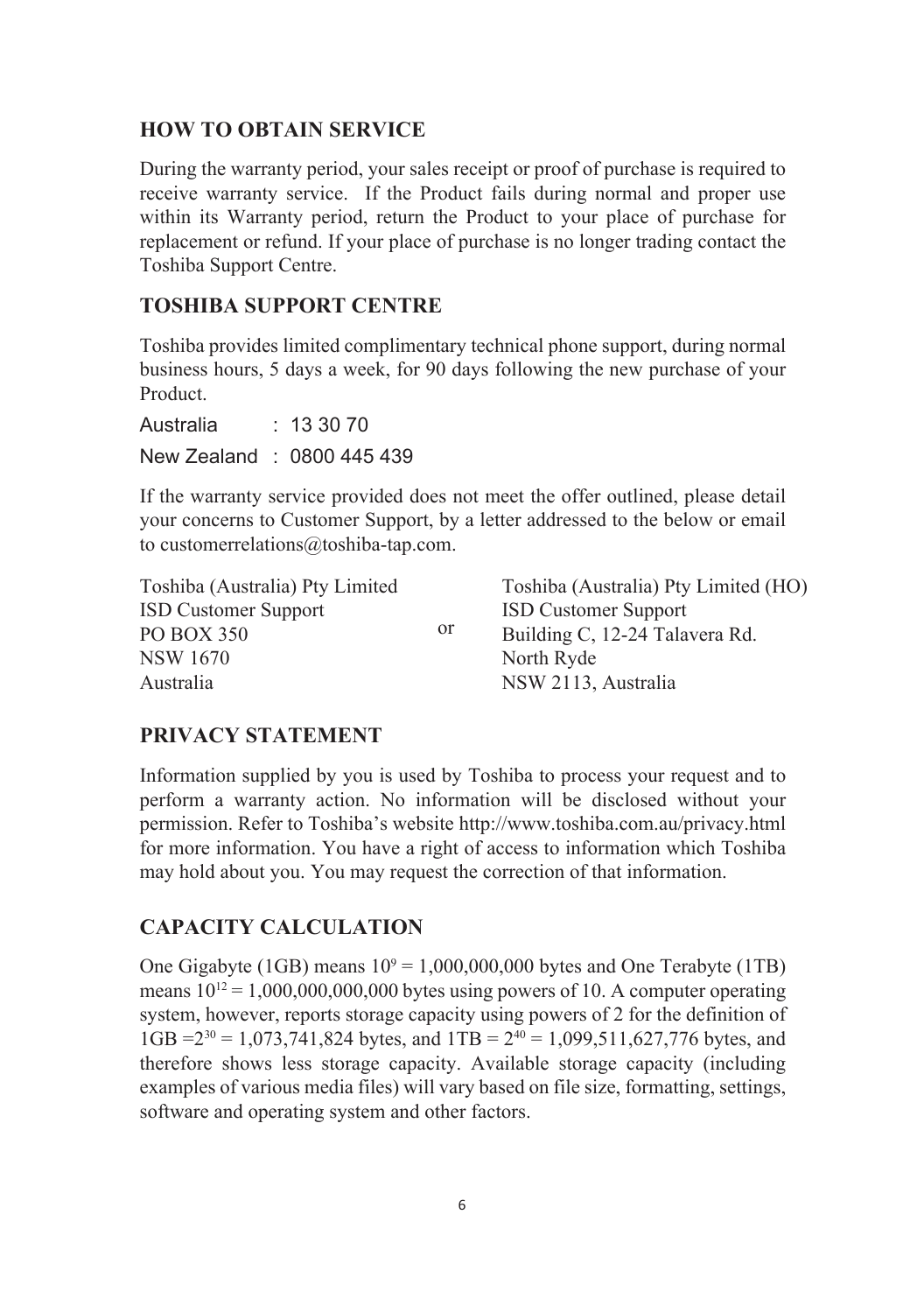#### 限制

- 1.此保固聲明不涵蓋超出東芝控制能力之外的情況,也不涵蓋因未遵循本 產品的安全說明而出現的問題。
- 2.十億位元組 (1GB) 意味著 109 = 1,000,000,000 位元組,一太位元組 (1TB) 意味著 1012 = 1,000,000,000,000 位元組,它們均以 10 的冪數表示。而電 腦作業系統使用 2 的冪數表示儲存容量,其中 1GB = 230 = 1,073,741,824 位元組,1TB = 240 = 1,099,511,627,776 位元組,因此儲存容量較小。可用 儲存容量(含各種媒體檔等)將因檔大小、格式、設置、軟體、作業系統和 其他因素等而異。
- 3.此保固聲明不涵蓋因意外、誤用、濫用、疏失、不當安裝、不當維修或超過 產品使用手冊中的產品規格中的溫度範圍(熱/冷)或濕度條件使用而導 致的損失。
- 4.東芝不擔保本產品的使用或操作無故障,也不擔保任何儲存在本產品上 的資料仍可存取或未受損壞。為了防止資料意外丟失,請您經常備份您儲 存在各種儲存介質上的資料。
- 5.此保固聲明不適用於因運輸損壞、意外、變更、改裝、未經授權的服務、誤 用、濫用、與不相容的設備、配件或附件一起使用、未能使用東芝供應的 商品(如配接器)而導致的故障或在此保固聲明過期後做出的索賠。東芝 明確表示不做除此處所列之外的任何明示或暗示的擔保,包括但不局限 於對非侵權性、適銷性或適用於特定用途的擔保。無論東芝是否已告知此 等損失(含資料丟失、業務損失或其他損失)的可能性,東芝都不對任何 偶然性、後果性、特殊性或間接性損失承擔任何責任。
- 6.如果排除的任何默示擔保基於法律是無效的,則默示擔保期限將為自購買 之日起的三 (3) 年。東芝僅負責更換本產品。無論何種原因,東芝都不對 任何因本產品之銷售、購買、使用或故障而導致的特殊性、後果性、偶然 性或間接性損失承擔任何責任。不由東芝承擔的此等損失包括但不局限 於:丟失或沒有採集圖像的能力、收入或利潤損失、產生停機成本、設備 使用損耗、產生替換設備、設施或服務的成本,以及您客戶就此等損失做 出的索賠。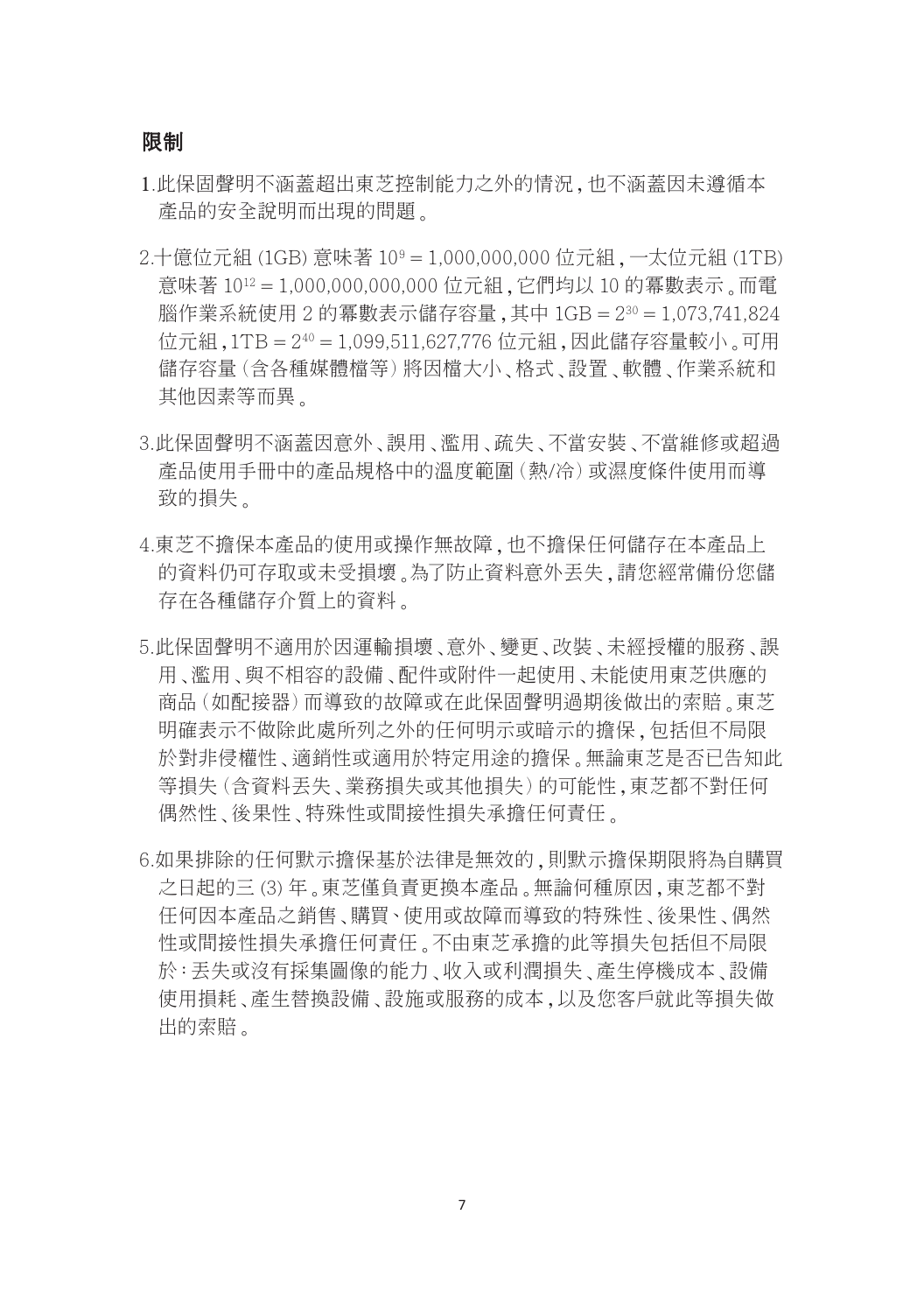#### 您的權利

某些州或省不允許排除或限制偶發性或後果性損失,所以上述限制或除外 條款可能不適用您。此保固聲明賦予您特定的法律權利,並且您可能擁有各 州或各省互不相同的其他權利。如果適用法律不允許限制或排除,則此保固 聲明會被認為在一定程度上允許修改,但是此保固聲明的其他部分仍有效 並且具有完整效力。

#### 非預期使用

本產品適用于一般電子應用。本產品不適用於或不保證能夠用於需要極高 品質和/或系統可靠性的設備或系統,或者出現可能導致人身傷亡、財產損 壞或對公眾造成嚴重影響的故障的設備。除非經過東芝書面同意,否則東 芝將不會對因客戶非預期使用本產品而導致的或與客戶非預期使用本產品 相關的損失承擔任何責任。

#### 隱私數據

本產品一旦直接或間接返回到東芝,出於品質目的,東芝或為本產品提供元 件或服務的公司可能需要對產品進行分析。我們將對留在本產品上的資料 予以保密並且不與任何其他協力廠商分享。分析完後,返回的產品和資料將 被銷毀。

#### 出口管制

除非向授權經銷商提供書面通知,否則您聲明並擔保任何根據保固聲明返 回的產品不包含受制於美國或您所在國出口管制的任何軟體或技術。

#### 地理覆蓋範圍

請訪問 URL 以線上查看。(http://www.toshiba-personalstorage.net/ en/support/download/ssd/ot\_gc01/index.htm)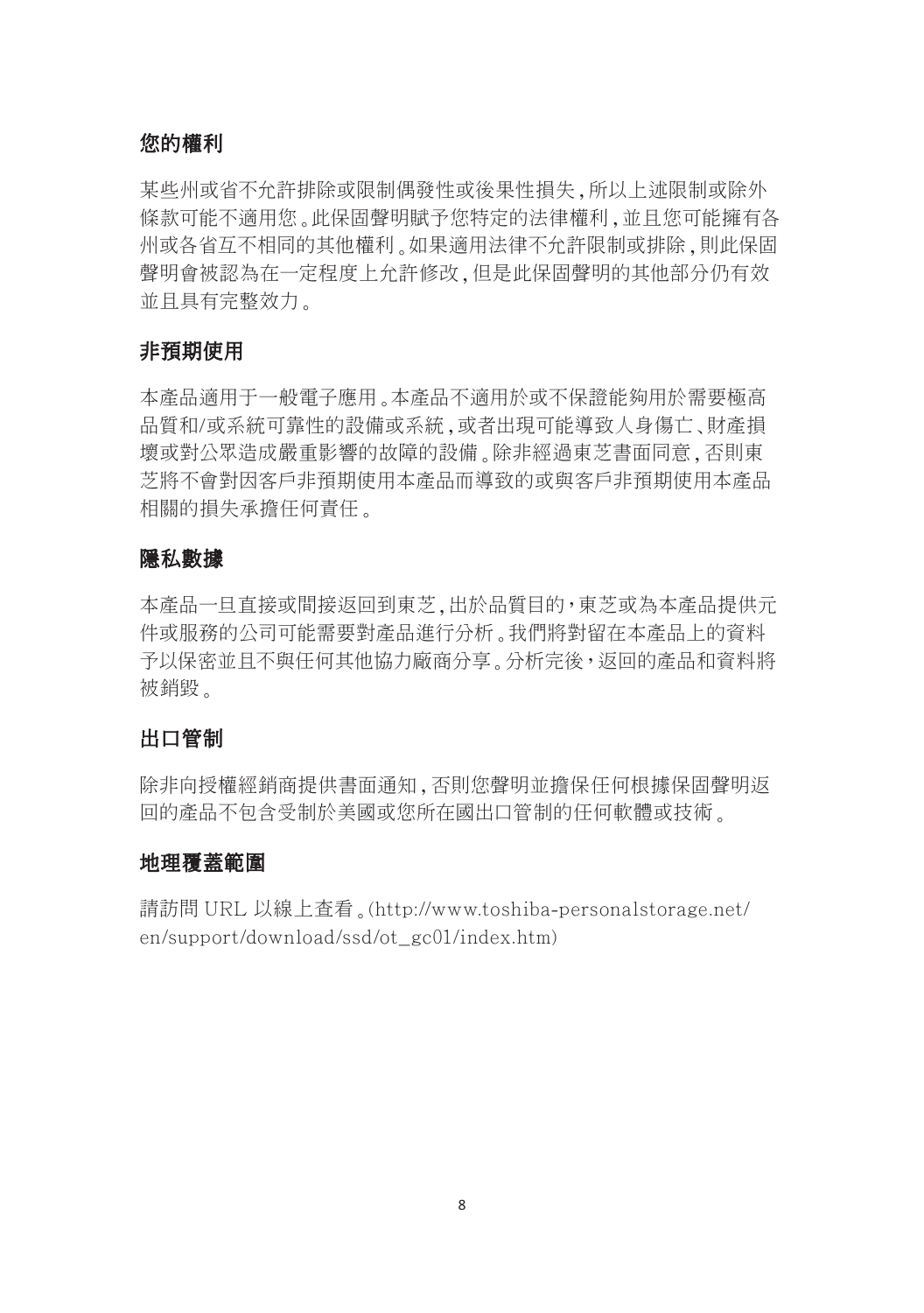#### **제한사항**

- 1. 본 보증은 Toshiba의 통제 범위를 벗어난 상황 및 본 제품의 안전 지침 미준수로 인해 발생한 문제에 적용되지 않습니다.
- 2. 10진법에 따라 1기가바이트(1GB)는 10<sup>9</sup> = 1,000,000,000바이트를 의미하며, 1테라바이트(1TB)는 10<sup>12</sup> = 1,000,000,000,000바이트를 의미합니다. 그러나 컴퓨터 운영 체제는 2진법에 따라 저장 용량을 보고합니다. 즉, 1GB = 230 = 1,073,741,824바이트이며 1TB = 2<sup>40</sup> = 1,099,511,627,776바이트이기 때문에 저장 용량을 더 낮게 표시합니다. 사용 가능한 저장 용량(다양한 미디어 파일 예시 포함)은 파일 크기, 형식, 설정, 소프트웨어 및 운영 체제와 기타 요인에 따라 다릅니다.
- 3. 본 보증은 사용자 설명서에 제시된 제품 사양에 명시된 바와 같이 사고, 오남용, 부주의, 부적절한 설치 및 유지관리 또는 온도 범위(고온/저온) 외 사용 및/또는 습한 작동 조건 하의 사용에 의해 발생하는 손해에 대해 적용되지 않습니다.
- 4. Toshiba는 본 제품의 사용 또는 작동 시 오류가 없을 것을 보장하지 않으며, 본 제품에 저장된 데이터가 항상 사용 가능하거나 비손상 상태로 유지될 것을 보장하지 않습니다. 사고적인 데이터 손실을 방지하려면 다양한 유형의 저장 매체에 데이터를 자주 백업하십시오.
- 5. 본 보증은 배송 중 손상, 사고, 개조, 변경, 미허가 서비스, 오남용, 비호환 장치와의 사용, 액세서리 또는 부속품으로 인해 발생하는 고장이나 TOSHIBA에서 공급한 물품(어댑터 등)의 미사용으로 인해 발생하는 고장에 적용되지 않으며, 본 보증의 만료 후 제기되는 청구 사항에 적용되지 않습니다. TOSHIBA는 여기에 명시되지 않은 모든 명시적 또는 암시적 보증을 부인합니다. 여기에는 비침해, 상품성 또는 특정 용도에의 적합성에 대한 보증이 포함됩니다. TOSHIBA는 데이터 손실, 비즈니스 손실 또는 기타 손실 등의 사고적, 결과적, 특수적 또는 간접적 손해에 대해 책임지지 않으며, 이는 TOSHIBA가 이러한 손해의 가능성에 대한 통지를 받은 경우에도 해당됩니다.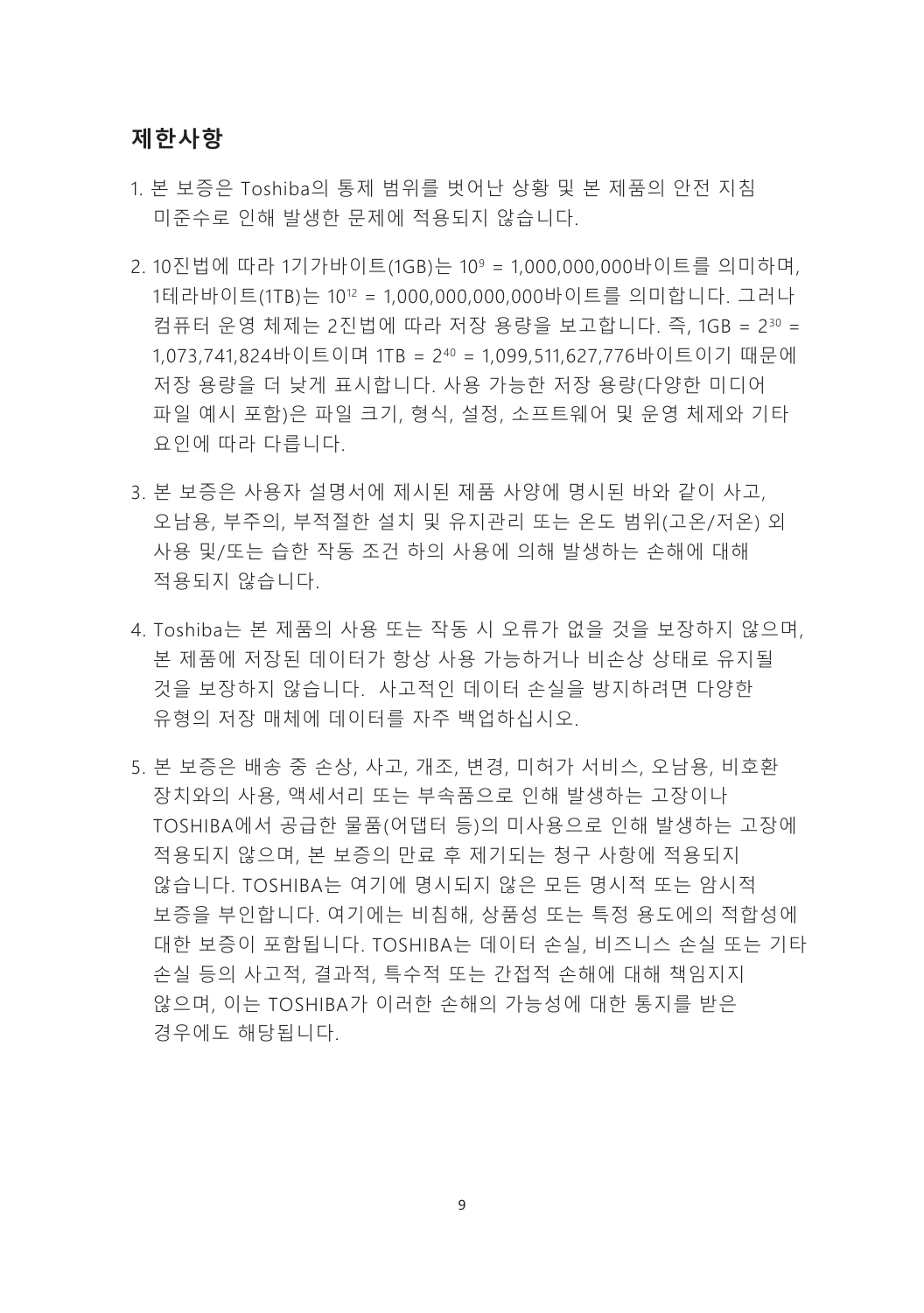6. 법에 따라 암시적 보증의 제외사항이 무효한 경우 암시적 보증의 기간은 구매일로부터 3년입니다. Toshiba는 본 제품의 교체에 대한 의무만 지니고 있습니다. Toshiba는 본 제품의 판매, 구매, 사용 또는 오작동으로 인해 발생하는 모든 특수적, 결과적, 사고적 또는 간접적 손해에 대해 원인과 관계 없이 어떠한 책임도 지지 않습니다. Toshiba가 책임지지 않는 손해로는 이미지 손실 또는 이미지 캡쳐 불능, 수입 또는 수익 손실, 고장시간 중 비용, 장비 사용 손실, 대체 장비, 시설 또는 서비스 비용, 이러한 손해에 대해 귀하의 고객이 제기하는 청구 사항이 포함됩니다.

#### **귀하의 권한**

일부 주 또는 도에서는 사고적 또는 결과적 손해의 제외사항 또는 제한사항을 허용하지 않으므로 위의 제한사항 또는 제외사항이 적용되지 않을 수도 있습니다. 귀하는 본 보증에 의해 특정한 법적 권한을 부여받으며, 귀하는 주 또는 도마다 다른 다양한 기타 권한을 보유할 수도 있습니다. 관련 법률에 의해 이러한 제한사항 또는 제외사항이 허용되지 않는 경우에는 본 보증이 허용 범위까지만 인정되는 것으로 간주되지만, 나머지 보증은 여전히 완전한 효력이 유지됩니다.

#### **용도 외 사용**

본 제품은 일반 전자 기기에 사용하는 용도로 제작되었습니다. 본 제품은 과도하게 높은 품질 및/또는 시스템 신뢰성을 요구하는 장비 또는 시스템에 사용하거나 오작동 또는 고장으로 인해 인명 사고, 신체 부상, 자산 손해 또는 대중에 대한 심각한 영향을 유발할 수 있는 장비 또는 시스템에 사용해서는 안 됩니다. TOSHIBA는 본 제품에 대한 고객의 용도 외 사용으로 인해 또는 이와 관련하여 발생하는 모든 손해에 대해 책임을 어떠한 책임도 지지 않으며, 예외는 서면으로 합의하는 경우에 한합니다.

#### **개인 정보**

본 제품은 Toshiba에 직간접적으로 반납된 이후 Toshiba에 의해서 또는 본 제품의 부품 또는 서비스를 제공하는 회사에 의해서 품질 목적으로 분석될 수 있습니다. 제품에 여전히 잔존해 있는 데이터는 기밀로 취급되며 어떠한 제삼자와도 공유되지 않습니다. 반납된 제품과 데이터는 분석 후 파기됩니다.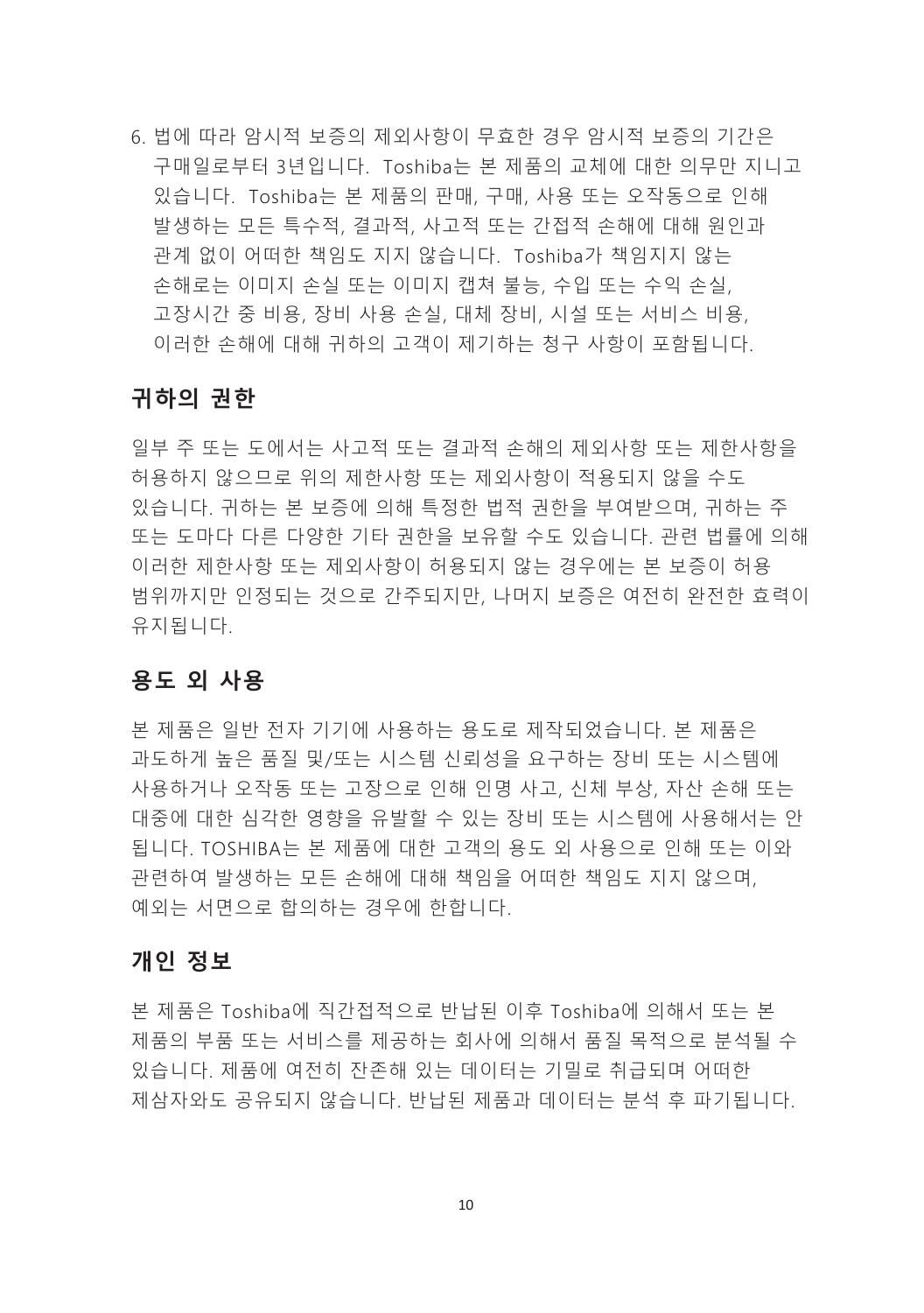#### **수출 통제**

귀하는 보증 하에 또는 기타 이유로 반납된 모든 제품이 미국 또는 귀하의 주재국 내 수출 통제 대상에 해당되는 소프트웨어 또는 기술을 포함하지 않음을 진술하고 보증하는 것으로 간주되며, 예외는 공인 재판매자에게 이러한 진술에 반하는 내용의 서면 고지를 제공한 경우에 한합니다.

#### **지리적 적용범위**

URL에서 온라인으로 확인하십시오.

(http://www.toshiba-personalstorage.net/en/support/download/ssd/ot\_gc01/index.htm)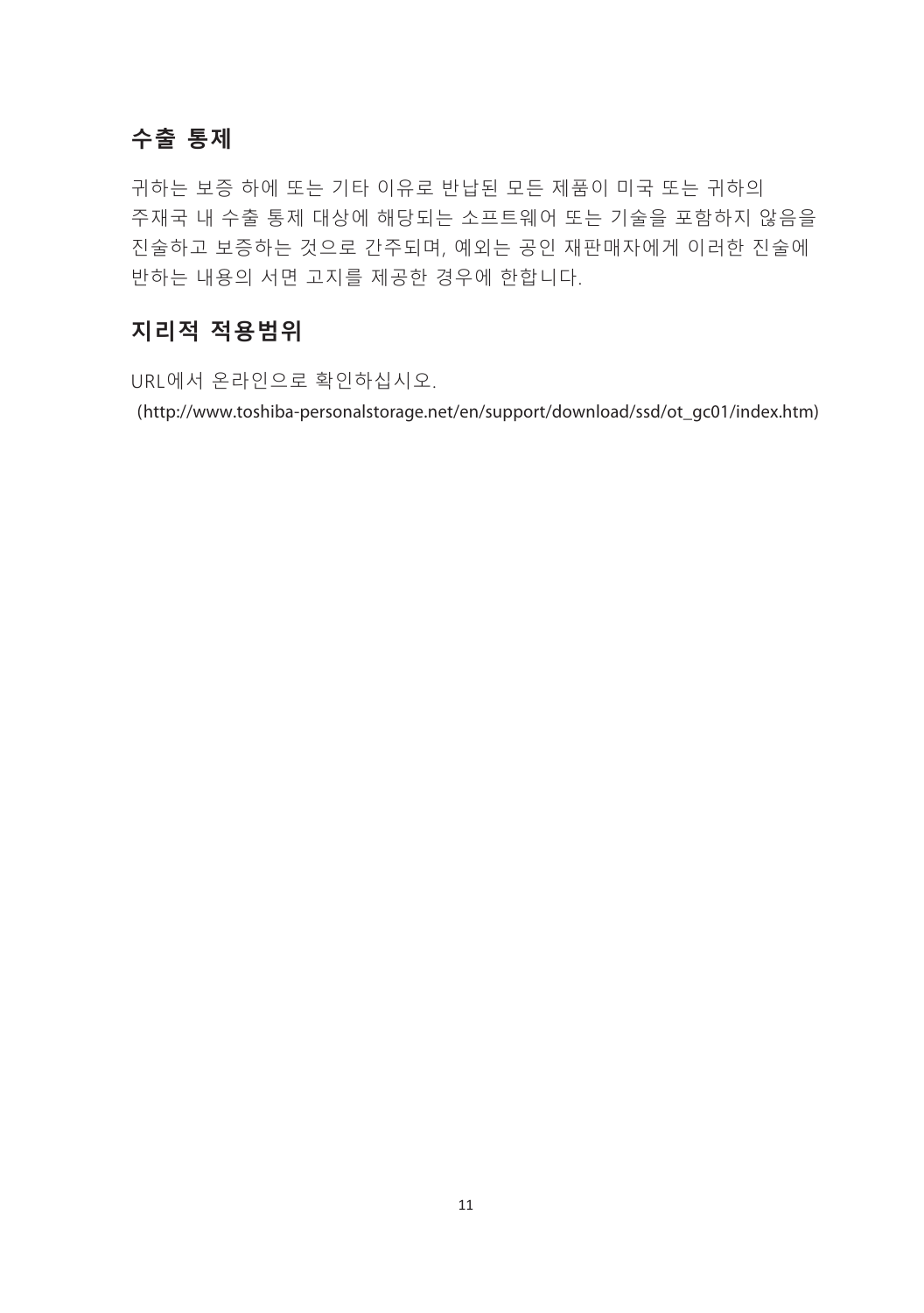### **การจำกัดสิทธิ**

- 1. การรับประกันนี้ไม่ครอบคลุมถึงสถานการณ์ที่อยู่นอกเหนือการควบคุมของโตชิบา หรือปัญหาที่เกิดจากความล้มเหลวในการปฏิบัติตามคำแนะนำด้านความปลอดภัยสำหรับผลิตภัณฑ์
- 2. หนึ่งกิกะ ไบต์ (1GB) หมายถึง 10° = 1,000,000,000 ไบต์ และหนึ่งเทราไบต์ (1TB) หมายถึง 10'-2 = 1,000,000,000,000 ไบต์ โดยการใช้ระบบฐาน 10 อย่างไรก็ตาม ในระบบปฏิบัติการคอมพิวเตอร์จะรายงานความจุของหน่วยเก็บข้อมูลโดยใช้ระบบฐาน 2 สำหรับนิยามของ 1GB = 2 $30$  = 1,073,741,824 ไบต์และ 1TB = 2 $^{40}$  = 1,099,511,627,776 ไบต์ จึงเป็นการแสดงความจุของหน่วยเก็บข้อมูลที่ต่ำกว่า ความจุของหน่วยเก็บข้อมูลที่มี (รวมถึงตัวอย่างของไฟล์มีเดียต่าง ๆ) จะมีค่าแตกต่างกันโดยขึ้นกับขนาดของไฟล์ การฟอร์แมต การตั้งค่า ซอฟต์แวร์และระบบปฏิบัติการ และปัจจัยอื่น ๆ
- 3. การรับประกันนี้ไม่ครอบคลุมถึงความเสียหายจากอุบัติเหตุ การใช้งานในทางที่ผิด การละเมิด การละเลย การติดตั้งที่ไม่เหมาะสม การบำรุงรักษาที่ไม่เหมาะสม หรือการใช้งานนอกเหนือช่วงอุณหภูมิ (ร้อน/เย็น) และ/หรือความชื้นสำหรับสภาพการใช้งานตามที่ระบุไว้ในข้อกำหนดทางคุณลักษณะในคู่มือการใช้ง าน
- 4. โตชิบาไม่รับประกันว่าการใช้งานหรือการทำงานของผลิตภัณฑ์นั้นจะปราศจากข้อผิดพลาด และไม่รับประกันว่าข้อมูลใด ๆ ที่เก็บไว้ในผลิตภัณฑ์จะสามารถเข้าถึงได้หรือไม่ได้รับความเสียหายเพื่อป้องกันความเสียหายของข้อ มูลโดยไม่ได้คาดคิด ให้ทำการสำรองข้อมูลของท่านเป็นประจำโดยเก็บข้อมูลไว้ในสื่อบันทึกข้อมูลหลายประเภท
- 5. การรับประกันนี้ไม่มีผลต่อความผิดพลาดเนื่องจากความเสียหายจากการขนส่งอุบัติเหตุ การเปลี่ยนแปลงผลิตภัณฑ์ การดัดแปลงผลิตภัณฑ์ การใช้บริการโดยไม่ได้รับอนุญาต การใช้งานในทางที่ผิด การละเมิดการนำไปใช้กับอุปกรณ์ อุปกรณ์เสริม หรืออุปกรณ์ยึดติดที่เข้ากันไม่ได้ การไม่ใช้อุปกรณ์ที่โตชิบาจัดหาให้ (เช่น อะแดปเตอร์) หรือการเรียกร้องสิทธิหลังจากที่การรับประกันนี้หมดอายุ โตชิบาขอปฏิเสธอย่างชัดเจนต่อการรับประกันใด ๆ นอกเหนือจากที่ได้ระบุไว้ในที่นี้ทั้งโดยชัดแจ้งหรือโดยนัย รวมถึงแต่ไม่จำกัดเฉพาะการรับประกันการไม่ละเมิดสิทธิ ความสามารถในเชิงพาณิชย์ หรือความเหมาะสมในการใช้งานเฉพาะอย่าง โตชิบาจะไม่รับผิดใด ๆ ต่อความเสียหายโดยมิได้ตั้งใจ ความเสียหายที่เป็นผลสืบเนื่องมาจากการผิดสัญญา ความเสียหายพิเศษหรือความเสียหายโดยอ้อม ไม่ว่าโตชิบาจะทราบถึงโอกาสที่จะเกิดขึ้นของความเสียหายดังกล่าวหรือไม่ก็ตาม อันรวมไปถึงความเสียหายของข้อมูล ความเสียหายทางธุรกิจ หรือความเสียหายอื่น ๆ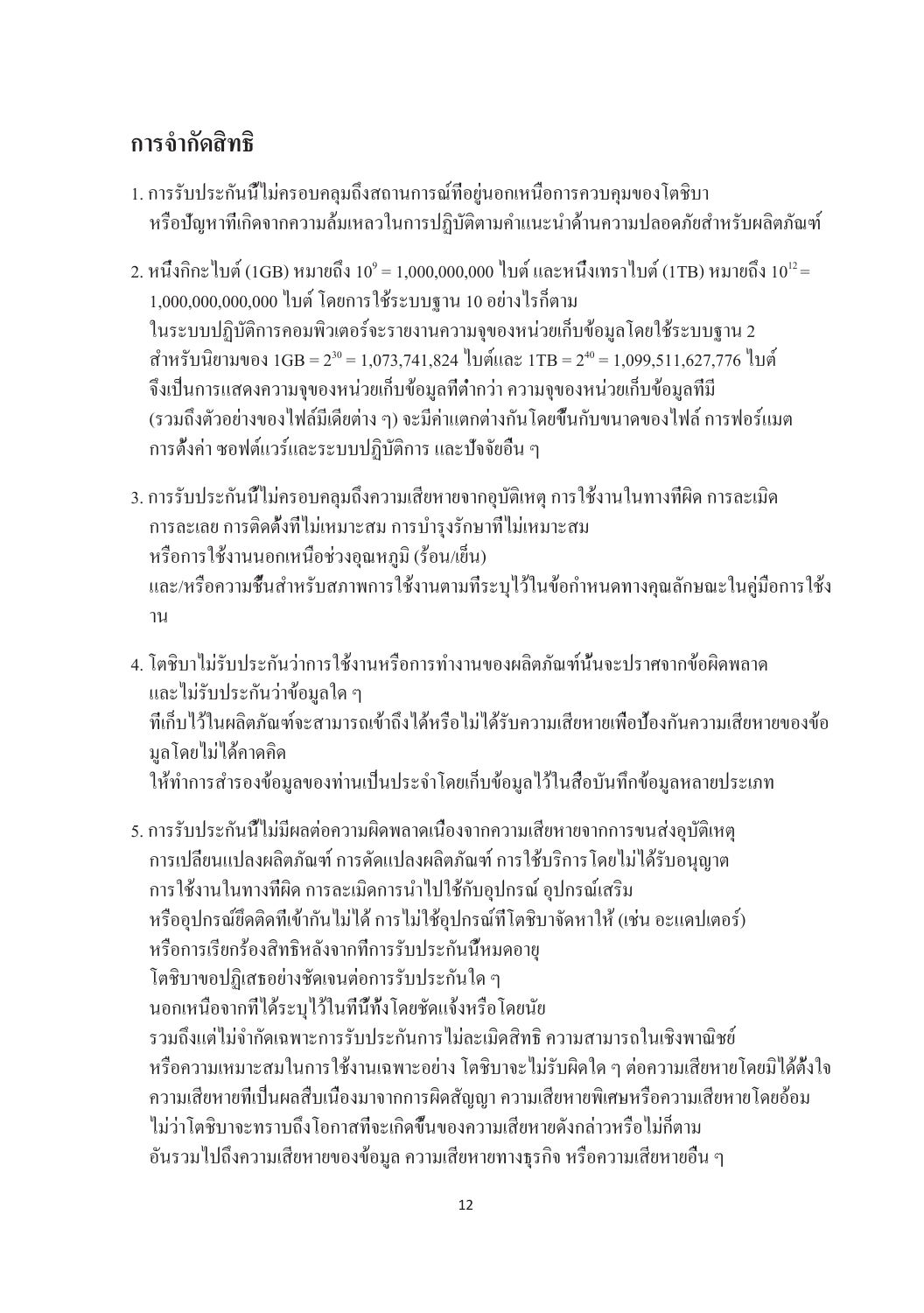6. ในกรณีที่การยกเว้นการรับประกันโดยนัยใด ๆ นั้นไม่เกิดผลภายใต้กฎหมาย ระยะเวลาของการรับประกันโดยนัยนั้นจะเท่ากับสาม (3) ปีนับตั้งแต่วันที่ซื้อ ภาระผุกพันเพียงอย่างเดียวของโตชิบาคือการทดแทนผลิตภัณฑ์นี้ โตชิบาจะไม่รับผิดชอบต่อความเสียหายพิเศษ ความเสียหายที่เป็นผลสืบเนื่องมาจากการผิดสัญญา ความเสียหายโดยมิได้ตั้งใจ หรือความเสียหายโดยอ้อมที่เกิดขึ้นมาจากการขาย ซื้อ ใช้งาน หรือการทำงานที่ผิดปกติของผลิตภัณฑ์นี้ไม่ว่าจะด้วยสาเหตุใดก็ตามความเสียหายดังกล่าวที่ซึ่งโตชิบา จะไม่รับผิดชอบนั้น รวมถึงแต่ไม่จำกัดเฉพาะการสูญหายของภาพถ่ายและการสูญเสียความสามารถในการบันทึกภาพ

การสูญเสียรายได้หรือกำไร ต้นทุนจากการไม่ทำงานของอุปกรณ์ ความสูญเสียของการใช้งานอุปกรณ์ ต้นทุนการหาอุปกรณ์ สถานที่

หรือบริการทดแทนและการเรียกร้องสิทธิต่อความเสียหายดังกล่าวจากลูกค้าของท่าน

## **สิทธิของท่าน**

ในบางรัฐหรือจังหวัดไม่อนุญาตให้มีการยกเว้น หรือจำกัดการรับประกันความเสียหายโดยมิได้ตั้งใจ หรือความเสียหายที่เป็นผลสืบเนื่องมาจากการผิดสัญญา ดังนั้นการจำกัดสิทธิหรือการยกเว้นดังกล่าวอาจไม่มีผลกับท่าน การรับประกันนี้มอบสิทธิทางกฎหมายที่เฉพาะเจาะจงกับท่าน และท่านอาจได้รับสิทธิอื่น ๆ ซึ่งแตกต่างไปในแต่ละรัฐหรือจังหวัด ากกฎหมายที่ใช้บังคับไม่อนุญาตให้มีการจำกัดสิทธิหรือการยกเว้นดังกล่าว การรับประกันนี้จะถือว่าได้ถูกแก้ไขในขอบเขตที่ได้รับอนุญาต แต่ส่วนที่เหลือของการรับประกันจะยังคงมีผลบังคับใช้อย่างสมบูรณ์

## **การใช้งานผิดวัตถุประสงค์**

ผลิตภัณฑ์นี้มีไว้สำหรับการใช้งานอุปกรณ์อิเล็กทรอนิกส์ทั่วไป ผลิตภัณฑ์นี้ไม่ได้มีวัตถุประสงค์หรือมีการรับประกันการใช้งานในอุปกรณ์หรือระบบที่ต้องมีคุณภาพระ ดับสูงเป็นพิเศษ และ/หรือระบบที่มีความน่าเชื่อถือ หรือในอุปกรณ์ที่หากมีการทำงานผิดพลาดหรือล้มเหลว อาจก่อให้เกิดความสูญเสียต่อชีวิตมนุษย์ความเสียหายต่อทรัพย์สิน หรือผลกระทบร้ายแรงต่อสาธารณะ โตชิบาจะถือว่าไม่ต้องรับผิดชอบ หรือรับผิดต่อความเสียหายใดก็ตามที่เกิดจาก หรือเกี่ยวข้องกับการใช้งานผิดวัตถุประสงค์ของผลิตภัณฑ์ เว้นแต่จะได้รับการตกลงเป็นลายลักษณ์อักษรจากโตชิบา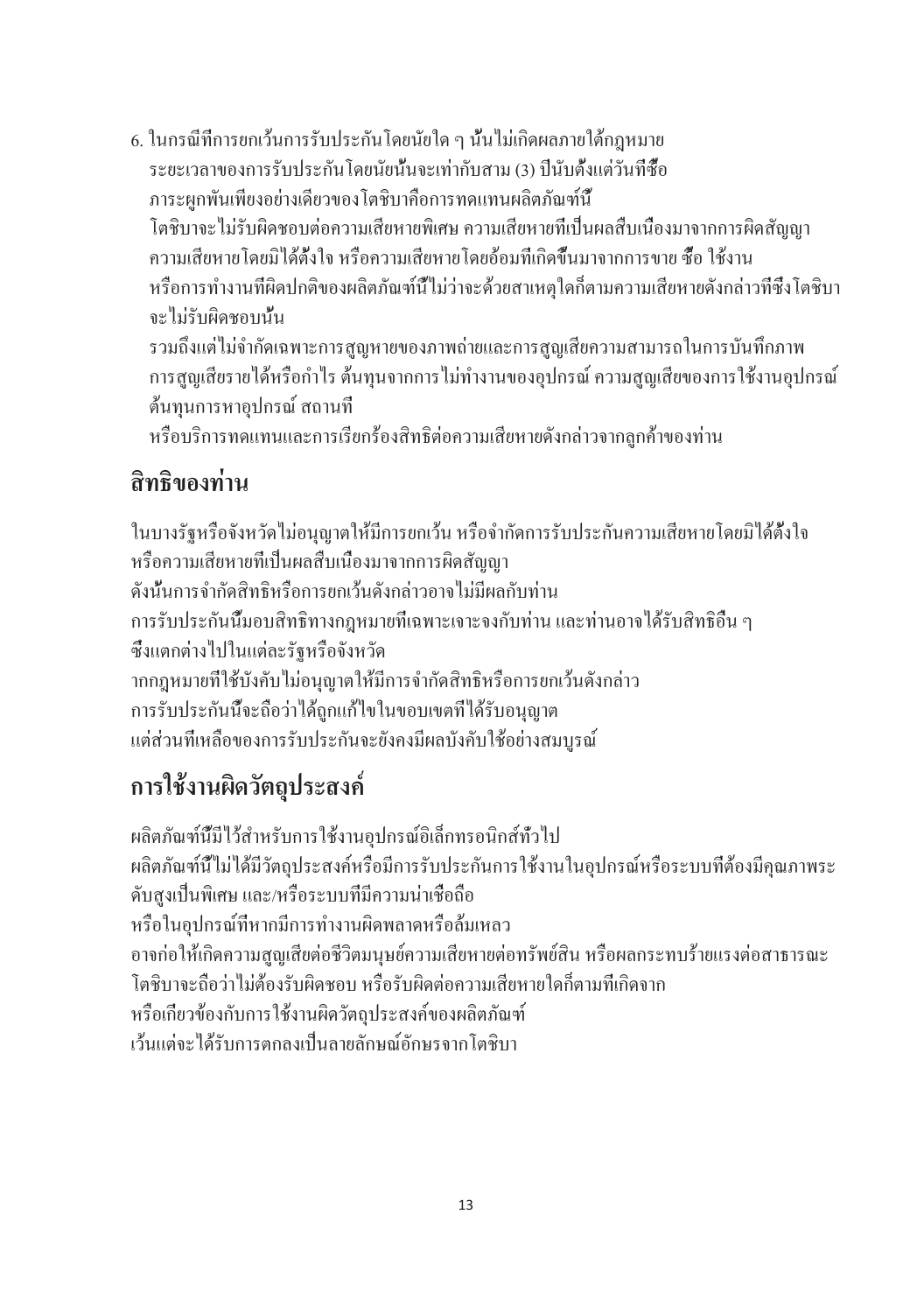## **ข้อมูลความลับ**

เมื่อผลิตภัณฑ์ถูกส่งคืนโตชิบาโดยตรงหรือโดยอ้อม อาจมีการนำผลิตภัณฑ์มาวิเคราะห์ เพื่อวัตถุประสงค์ทางด้านคุณภาพโดยโตชิบา หรือบริษัทที่จัดหาชิ้นส่วนหรือบริการของผลิตภัณฑ์นั้น

ข้อมูลที่อาจยังค้างอยู่ในผลิตภัณฑ์จะได้รับการเก็บรักษาไว้เป็นความลับ และจะไม่ถูกนำไปเผยแพร่ต่อบุคคลที่สามใด ๆ ผลิตภัณฑ์ที่ส่งคืน และข้อมูลจะถูกนำไปทำลายภายหลังการวิเคราะห์เสร็จสิ้น

### **การควบคุมการส่งออก**

ท่านต้องรับรองและรับประกันว่าผลิตภัณฑ์ใด ๆ ที่ส่งคืนอยู่ภายใต้การรับประกัน หรืออีกประการหนึ่งผลิตภัณฑ์ต้องไม่มีซอฟต์แวร์หรือเทคโนโลยีใด ๆ ที่อยู่ภายใต้การควบคุมการส่งออกของประเทศสหรัฐอเมริกาหรือประเทศที่อยู่ของท่าน เว้นแต่จะมีหนังสือแจ้งที่เป็นลายลักษณ์อักษรเกี่ยวกับข้อขัดแย้งต่อตัวแทนจำหน่ายที่ได้รับอนุญาต

## **ความครอบคลุมทางภูมิศาสตร์**

กรุณาตรวจสอบข้อมูลที่ URL (http://www.toshiba-personalstorage.net/en/support/download/ ssd/ot\_gc01/index.htm)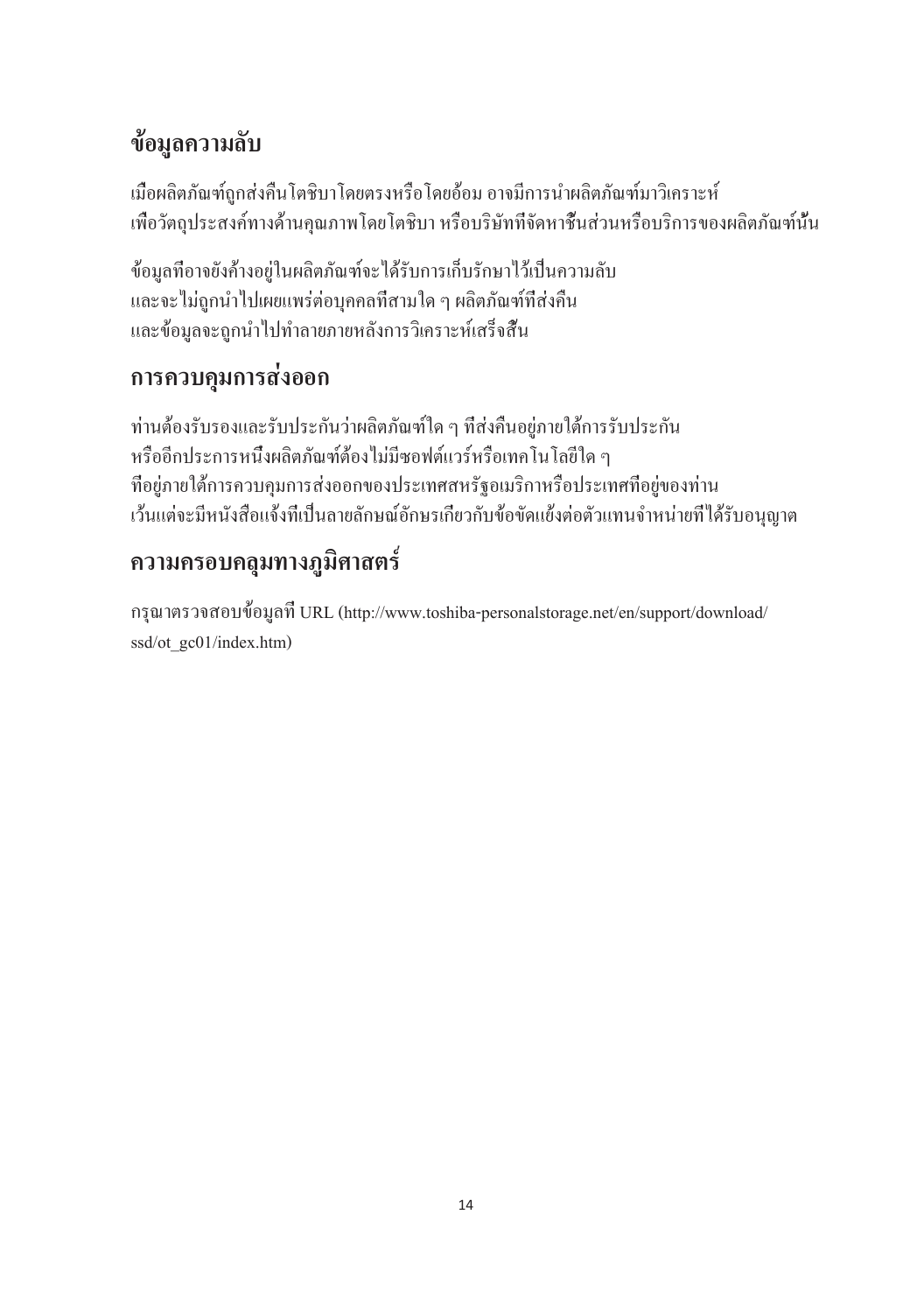#### **PEMBATASAN**

- 1. Garansi ini tidak mencakup keadaan di luar kuasa Toshiba, maupun masalah yang disebabkan oleh kegagalan mengikuti instruksi untuk Produk ini.
- 2. Satu Gigabita (1GB) berarti 10° = 1,000,000,000 bita dan Satu Terabita (1TB) berarti  $10^{12} = 1,000,000,000,000$  bita menggunakan pangkat 10. Namun, sistem operasi komputer melaporkan kapasitas penyimpanan menggunakan pangkat 2 untuk definisi  $1\text{GB} = 2^{30} = 1.073,741,824$  bita dan  $1\text{TB} = 2^{40} = 1.099,511,627,776$ bita, dan oleh karena itu menunjukkan kapasitas penyimpanan yang lebih sedikit. Kapasitas penyimpanan yang tersedia (termasuk contoh berbagai berkas media) akan beragam sesuai ukuran berkas, format, pengaturan, perangkat lunak, dan sistem operasi serta faktor lainnya.
- 3. Garansi ini tidak mencakup kerusakan akibat kecelakaan, penyalahgunaan, perusakan, kelalaian, salah instalasi, salah perawatan, atau penggunaan di luar kisaran temperatur (panas/dingin) dan/atau kondisi operasi yang lembap seperti yang diuraikan di dalam spesifikasi produk yang ada di buku panduan Pemilik.
- 4. Toshiba tidak memberikan garansi bahwa penggunaan atau operasi Produk akan bebas dari masalah, juga tidak memberikan garansi bahwa data apa pun yang disimpan di Produk akan selalu dapat diakses atau tidak rusak. Untuk mencegah kehilangan data yang tidak disengaja, cadangkan data Anda secara berkala di berbagai tipe media penyimpanan.
- 15 5. GARANSI TIDAK BERLAKU PADA KERUSAKAN AKIBAT PENGIRIMAN, KECELAKAAN, PERUBAHAN, MODIFIKASI, SERVIS TIDAK RESMI, PENYALAHGUNAAN, PERUSAKAN, PENGGUNAAN DENGAN ALAT, AKSESORIS, ATAU ALAT PELENGKAP YANG TIDAK SESUAI, GAGAL MENGGUNAKAN ALAT YANG DISEDIAKAN OLEH TOSHIBA (SEPERTI ADAPTOR), ATAU PADA KLAIM YANG DIBUAT SETELAH TANGGAL BERAKHIRNYA GARANSI. TOSHIBA DENGAN TEGAS MENOLAK GARANSI, TERSURAT ATAU TERSIRAT, SELAIN YANG TERTERA DI SINI, TERMASUK TETAPI TIDAK TERBATAS PADA GARANSI YANG BUKAN PELANGGARAN, DIPERJUALBELIKAN, ATAU SESUAI UNTUK TUJUAN TERTENTU. TOSHIBA TIDAK AKAN BERTANGGUNG JAWAB ATAS KERUSAKAN RINGAN, BERAT, KHUSUS, ATAU TIDAK LANGSUNG, BAIK TOSHIBA SUDAH DIBERITAHU ATAU BELUM MENGENAI KEMUNGKINAN KERUSAKAN TERSEBUT, TERMASUK KEHILANGAN DATA, KERUGIAN BISNIS, ATAU KERUGIAN YANG LAIN.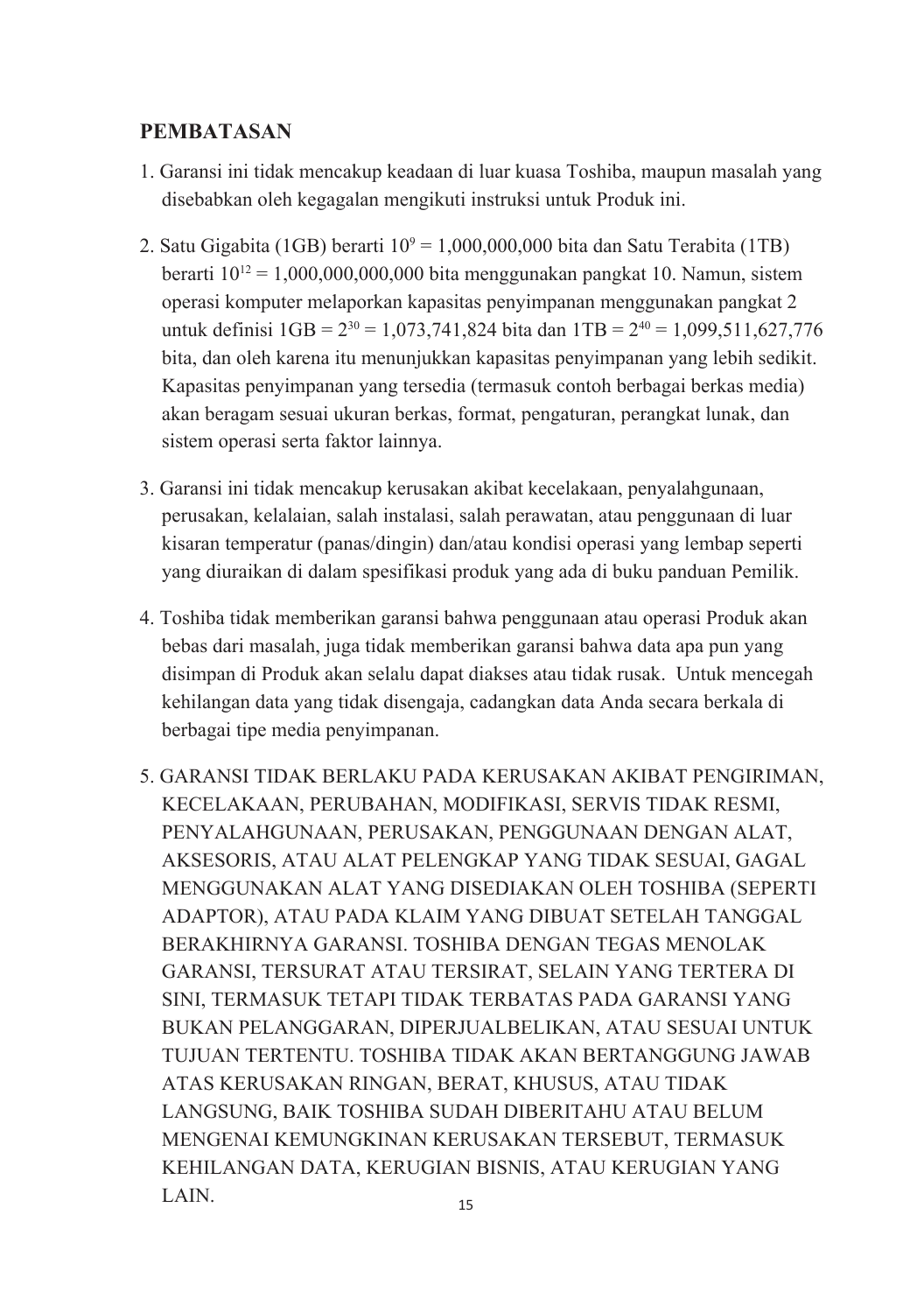6. Jika pengecualian garansi tersirat tidak berlaku berdasarkan hukum, durasi garansi tersirat tersebut akan menjadi tiga (3) tahun dari tanggal pembelian. Satu-satunya kewajiban Toshiba adalah penggantian Produk ini. Toshiba tidak akan bertanggung jawab untuk kerusakan khusus, ringan, berat atau tidak langsung yang diakibatkan penjualan, pembelian, penggunaan, atau penyalahgunaan Produk ini, apa pun penyebabnya. Kerugian yang tidak akan ditanggung Toshiba termasuk, tetapi tidak terbatas pada, kerugian atas ketidakmampuan mengambil gambar, kerugian pendapatan atau keuntungan, biaya penghentian, kerugian karena penggunaan peralatan, biaya peralatan pengganti, fasilitas atau servis, dan klaim pelanggan untuk kerugian tersebut.

#### **HAK ANDA**

Beberapa negara bagian atau provinsi tidak mengizinkan pengecualian atau pembatasan kerusakan ringan atau berat, jadi pembatasan di atas mungkin tidak berlaku untuk Anda. Garansi ini memberi Anda hak hukum khusus, dan Anda mungkin memiliki hak lain yang mungkin bervariasi dari satu negara bagian ke negara bagian lain atau dari provinsi ke provinsi. Jika peraturan yang berlaku tidak mengizinkan pembatasan atau pengecualian, garansi ini akan dianggap dimodifikasi sejauh diizinkan, tetapi sisa garansi tetap berlaku sepenuhnya.

#### **PENGGUNAAN YANG TIDAK SESUAI KETENTUAN**

Produk dimaksudkan untuk penggunaan dalam aplikasi elektronik umum. Produk tidak dimaksudkan atau tidak bergaransi untuk penggunaan peralatan atau sistem yang memerlukan kualitas dan/atau keandalan sistem tingkat tinggi yang luar biasa atau dalam peralatan kerusakan atau kegagalan yang dapat menyebabkan hilangnya nyawa manusia, cedera, kerusakan properti atau efek serius kepada publik. KECUALI DISETUJUI SECARA TERTULIS OLEH TOSHIBA, TOSHIBA AKAN MENGANGGAP BAHWA TIDAK ADA PERTANGGUGJAWABAN ATAU KEWAJIBAN APA PUN UNTUK KERUSAKAN YANG DIAKIBATKAN DARI ATAU BERKAITAN DENGAN PENGGUNAAN PRODUK YANG TIDAK SESUAI KETENTUAN OLEH PELANGGAN.